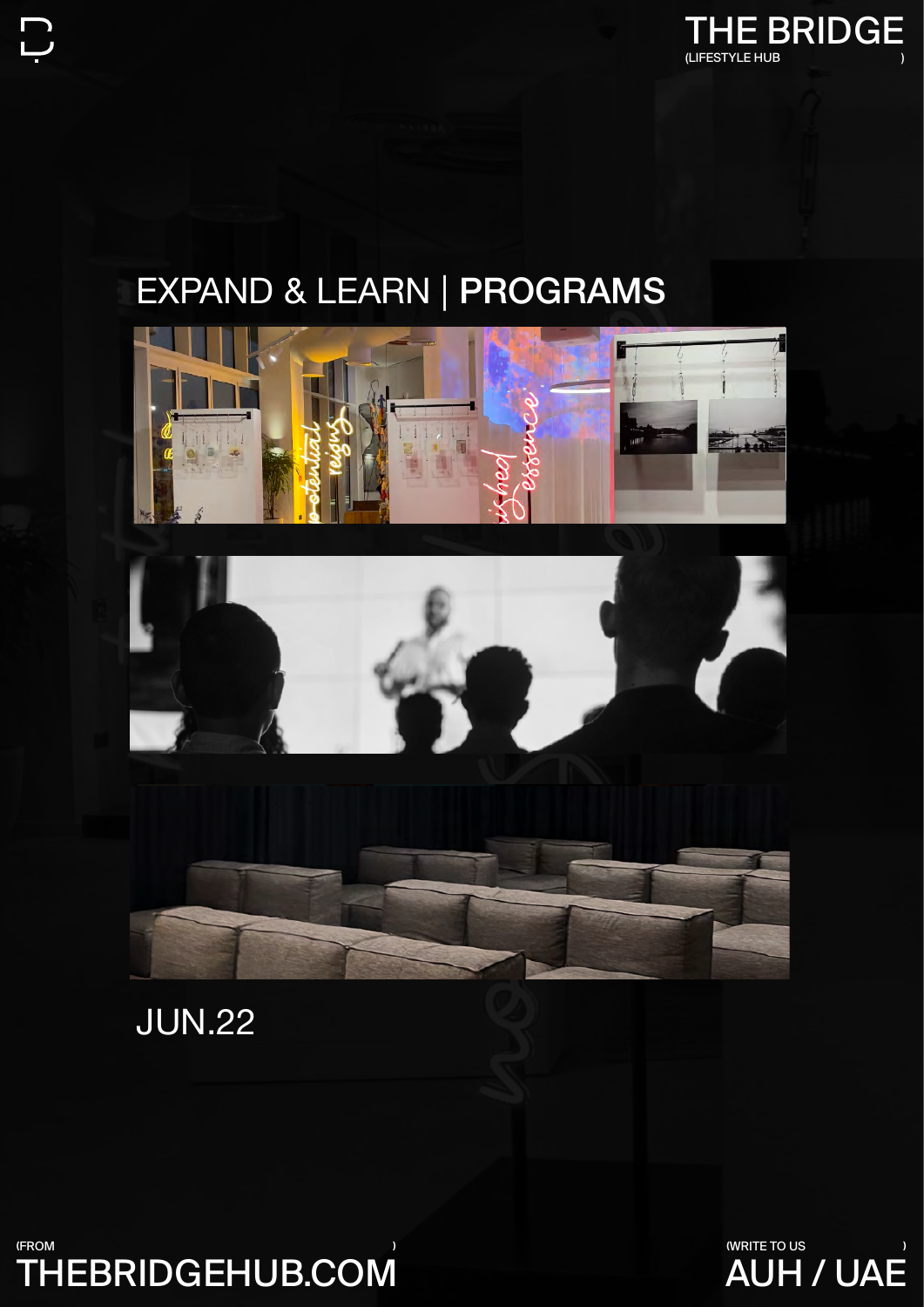

| <b>MUSIC</b>                        | In the past months, we have been accumulating all that has been derived to<br>create the sound of The Bridge and how it will manifest the experience of<br>being part of our community. Our three tempo playlists bring to you the beats<br>that will guide you to emote, reflect, and enter an arena of newer possibilities.<br>We welcome you to enjoy your after-work evenings with the ambience of our<br>live DJ and refreshing drinks. Whether it be taking your daily jog on our<br>running track, or recuperating with a relaxing massage, our curated playlists<br>will complement all occasions. |
|-------------------------------------|------------------------------------------------------------------------------------------------------------------------------------------------------------------------------------------------------------------------------------------------------------------------------------------------------------------------------------------------------------------------------------------------------------------------------------------------------------------------------------------------------------------------------------------------------------------------------------------------------------|
| <b>ART</b>                          | The Bridge is grounded on its core philosophy of holistic transformation that<br>we aim to express through art. Art is not only meant to beautify the space but<br>to share the narratives of emerging artists harmonized with The Bridge's key<br>concepts. Built on passion and creative freedom, the Art Space is where<br>stories unravel and where conversations begin.                                                                                                                                                                                                                               |
| <b>ART WORKSHOPS</b>                | An array of art classes are offered at THE BRIDGE with the purpose of<br>enhancing our lifestyles by learning new techniques from experts and the<br>community, as well as practicing the art of self-expression through various art<br>forms.                                                                                                                                                                                                                                                                                                                                                             |
| <b>COMMUNITY</b><br><b>LAUNCHES</b> | Growing members of our community come together to enjoy a day of<br>balanced wellness through activities of active movement, recovery, and<br>recharge.                                                                                                                                                                                                                                                                                                                                                                                                                                                    |
|                                     | Every Monday, join us in TRACK & LAPS in completing our steps at our<br>indoor track overlooking the AI Qana waterfront.                                                                                                                                                                                                                                                                                                                                                                                                                                                                                   |
|                                     | On Saturday, we invite you to <b>ACTIVE SATURDAYS 2.0</b> for an energizing<br>weekend with bio-circuit session followed by yoga flow and sound bowl<br>healing.                                                                                                                                                                                                                                                                                                                                                                                                                                           |

 $\overline{C}$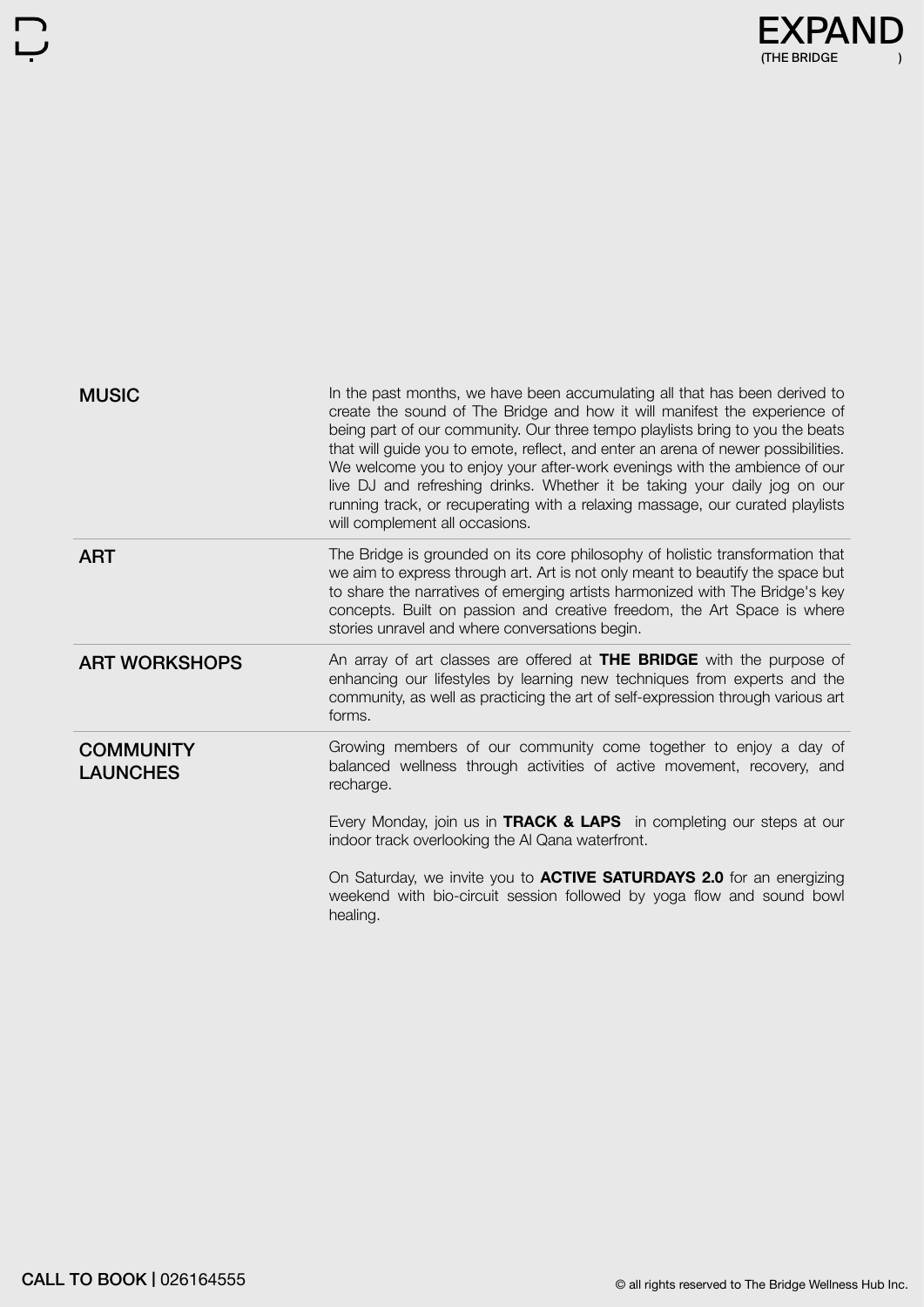

## **ARTISTS' & PROGRAM DETAILS**

 $\Box$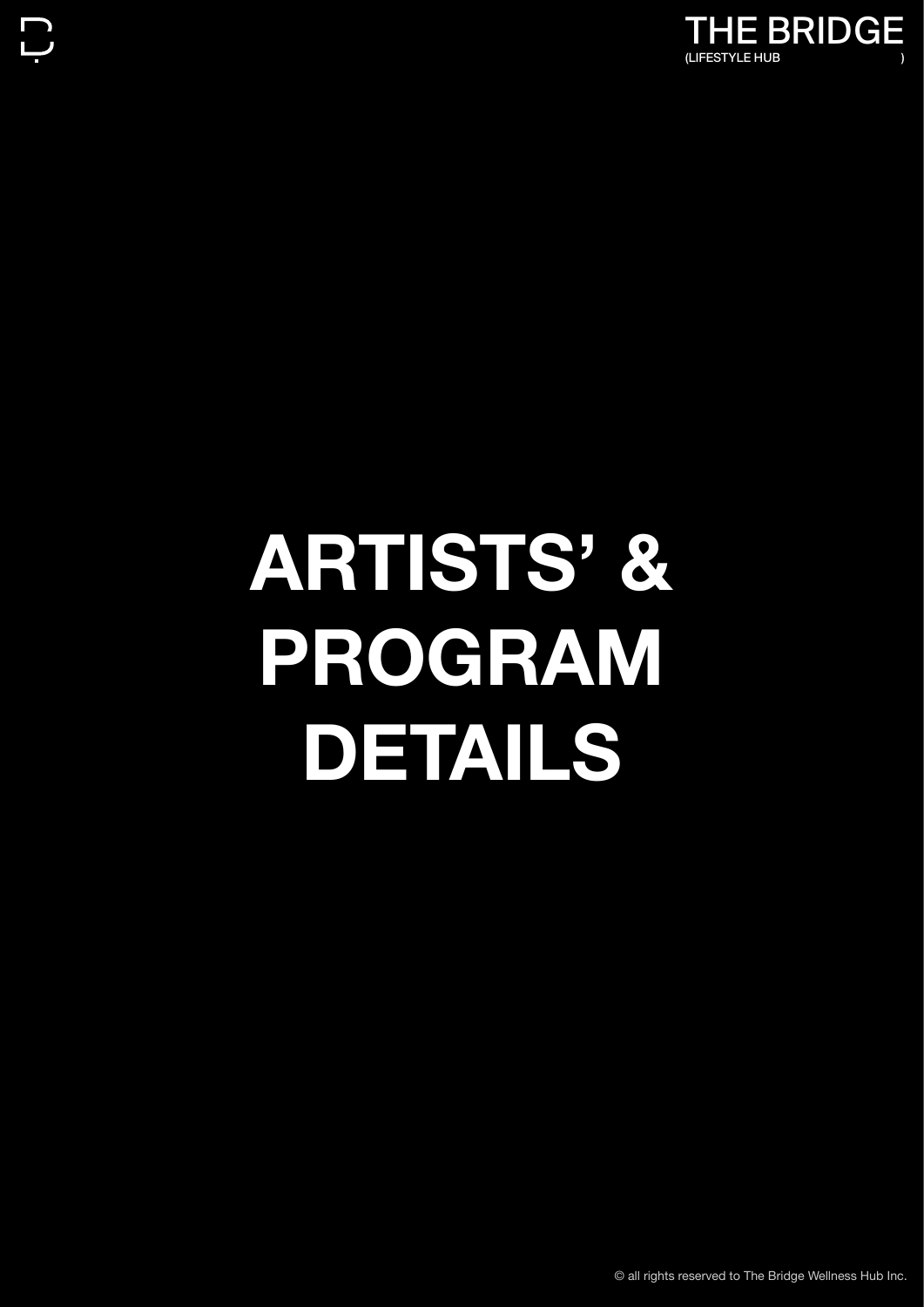

| <b>DR. IMAN IBRAHIM</b>                                              | Dr. Iman Ibrahim from University of Sharjah explores pressing issues of<br>excessive consumption and environmental pollution in Her pieces called<br>"Second Life." She adds another dimension to the circular flow of life and<br>death by giving dead trees second lives through upcycling.                                                                                                                                                                           |
|----------------------------------------------------------------------|-------------------------------------------------------------------------------------------------------------------------------------------------------------------------------------------------------------------------------------------------------------------------------------------------------------------------------------------------------------------------------------------------------------------------------------------------------------------------|
| <b>FAISSAL EL MALAK</b>                                              | Faissal El Malak expresses the constant conversation between body and<br>nature as well as the physical and ethereal. In this connection with the earth<br>and the divine, what do our internal and external selves reveal?                                                                                                                                                                                                                                             |
| <b>LINA KHALED X</b><br><b>UNTITLED CHAPTERS</b>                     | Untitled Chapters, a group of Female Emirati writers collaborates with<br>Egyptian artist Lina Khaled to plant seeds of encouragement seen through<br>phrases dispersed around The Bridge and to give life to words through art.                                                                                                                                                                                                                                        |
| <b>MOHAMMED</b><br><b>EL KATTAN</b>                                  | Mohammed El Kattan explores humans and the community. Humans in their<br>complex entirety goes through changes internally and externally as one they<br>go through motions of time, relationships, environment, and emotions.                                                                                                                                                                                                                                           |
| <b>MAHRA AL QUBAISI</b>                                              | Mahra Al Qubaisi, a visual artist, seeks to represent her inner self and<br>existence by expressing taken-for-granted realities in her artworks. In her<br>collection, she looks into different factors that influence our lives.                                                                                                                                                                                                                                       |
| <b>MO AL BADAWI</b>                                                  | Mohammed Badawi's style of black and white and minimalist photography is<br>inspired by Kurosawa and Kubrick. In his photographs, he delves into<br>moments of time when people are lost within themselves and at their most<br>authentic.                                                                                                                                                                                                                              |
| <b>KUNJAL SHAH, NIYATI</b><br><b>GUSANI, KALPESH</b><br><b>KHALE</b> | Kunjal, Niyati and Kalpesh collaboratively created sculptures depicting<br>emotional connections to art and their advocacy on sustainability. Kunjal, an<br>artist and sculptor, incorporates creativity in innovation and sustainability.<br>Niyati is a self-taught artist skilled in different media with her works inspired<br>by Arab and Indian culture. Kalpesh has created several art forms and they<br>reflect his deep interest in spirituality and culture. |
| <b>MINA SAYED</b>                                                    | Mina Sayed is an Egyptian, Dubai-based graphic and multimedia designer<br>with a knowledge of telling stories through moving imagery. She believes that<br>experience imagery and text through print by means of paper textures,<br>layouts and typographic treatments create and an even deeper conversation<br>about the work being presented.                                                                                                                        |

 $\Box$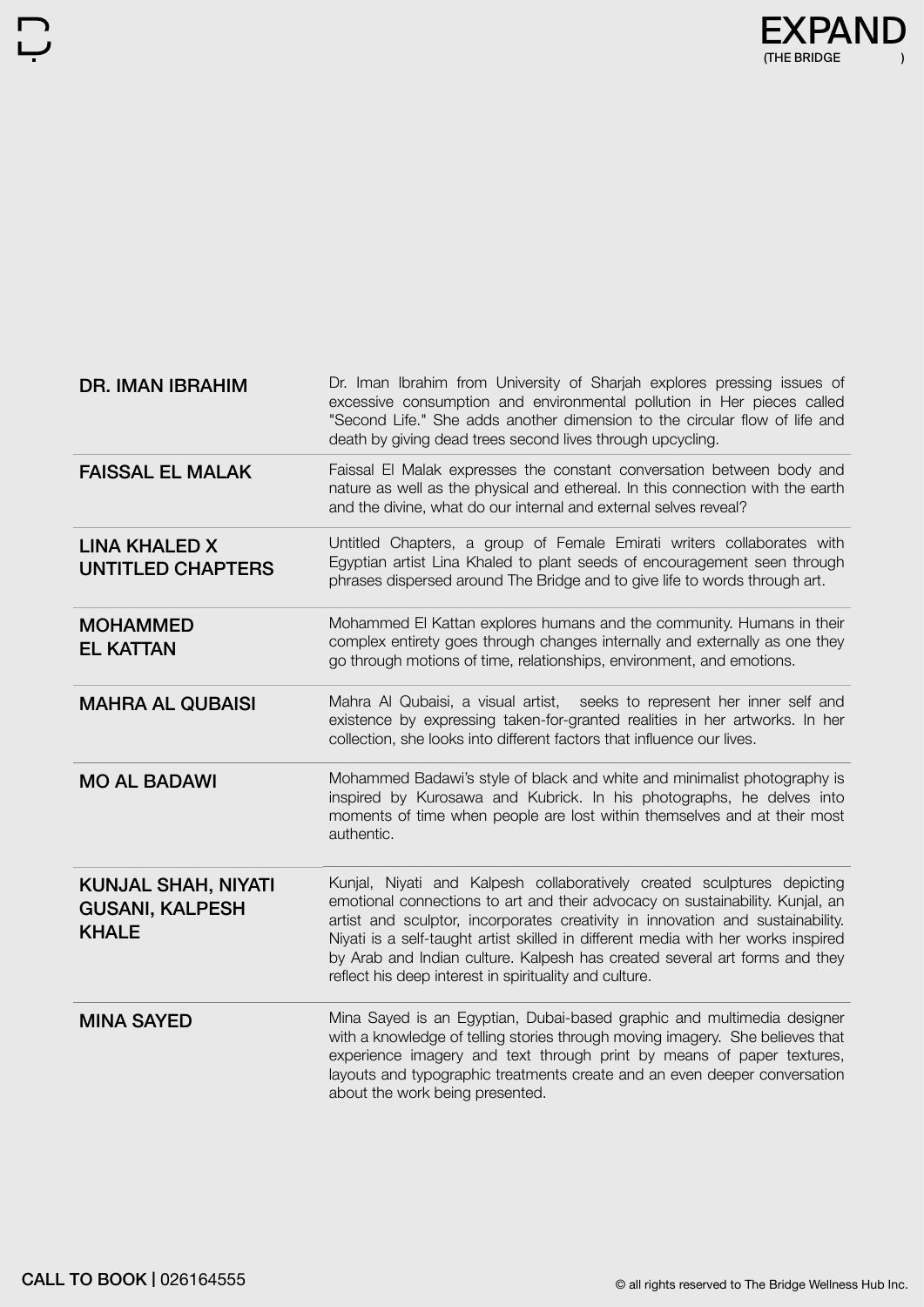

| E-COOKBOOK                               | The joy of wholesome home-cooked meals and eating well cannot be<br>undermined. As an opening gift, we will be bringing you 14 simple yet tasteful<br>nutritionally-backed recipes that are enjoyable to make and provide you with<br>the knowledge of what you consume and how it contributes to your<br>wellness. Savour the experience of healthy cooking with us! |
|------------------------------------------|-----------------------------------------------------------------------------------------------------------------------------------------------------------------------------------------------------------------------------------------------------------------------------------------------------------------------------------------------------------------------|
| <b>THOUGHTS IN COLORS</b>                | With a certified NLP (Neuro Linguistics Programming) coach and artist, join<br>us in understanding how art is used as a mode of visual communication and<br>in applying the NLP theory as you express yourself in your paintings.                                                                                                                                     |
| <b>HEAL THROUGH</b><br><b>CREATIVITY</b> | In partnership with AI Danah Center for Art Therapy, we invite you to group<br>art therapy led by certified artists and therapists. The session is focused on<br>self-exploration and healing through painting and sculpting. Enjoy creating art<br>with a selection of organic bites and beverages by our TASTE restaurant.                                          |
| <b>TRACK AND LAPS</b>                    | Whether it's your recovery or active day, get your steps in at our indoor track<br>with the view of AI Qana waterfront followed by a guided meditation for<br>recovery. Replenish with an organic cleansing juice of your choice from our<br>ANTI-BAR.<br>Join us and receive 10% reduction on our organic dinner at TASTE.                                           |
|                                          | TICKET PRICE: AED 40 inclusive of VAT                                                                                                                                                                                                                                                                                                                                 |
| <b>ACTIVE SATURDAYS 2.0</b>              | Start your weekend with an energizing full-body circuit session followed by<br>yoga flow and sound bowl healing to relieve and relax your body. Recharge<br>with our organic post workout protein smoothie of your choice.                                                                                                                                            |
|                                          | Join us and receive 10% reduction on our organic brunch at TASTE.<br>TICKET PRICE: AED 110 inclusive of VAT                                                                                                                                                                                                                                                           |

 $\overline{C}$